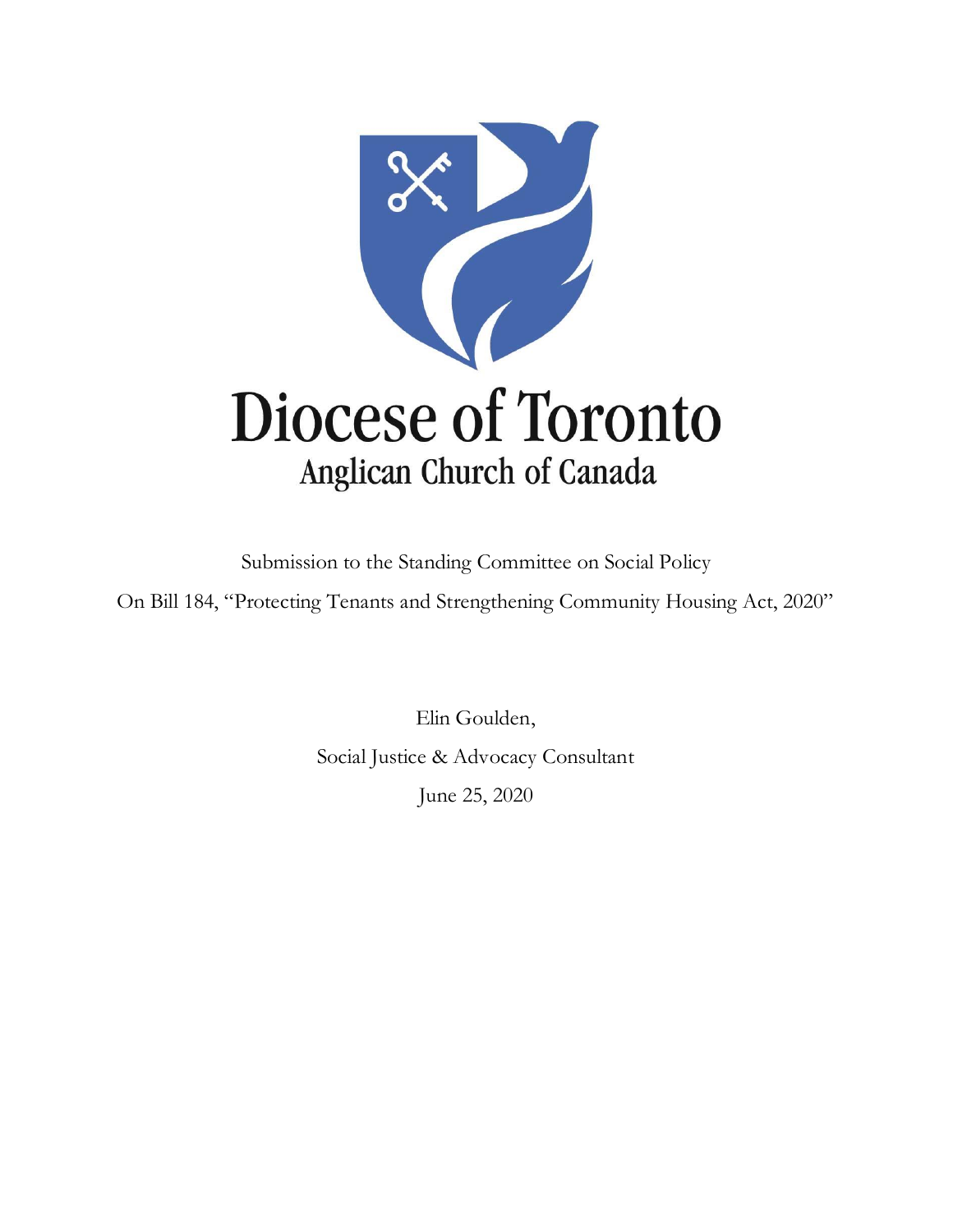## **Introduction**

The Anglican Diocese of Toronto extends over 26,000 square kilometres of south-central Ontario, from Mississauga to Brighton in the south, and from Collingwood to Haliburton in the north. This area includes not only the City of Toronto but the regions of Peel, York, and Durham as well as the cities of Barrie, Orillia, Peterborough and a multitude of smaller communities. Within the Diocese, nearly 200 parishes serve the spiritual and physical needs of hundreds of thousands of Ontarians. Our congregations are regularly engaged in reaching out to our communities through food and clothing banks, meal programs, Out of the Cold shelters, drop-in programs and funding of over a dozen nonprofit ministry partners who provide food, shelter and other essential supports to people in need. During the COVID-19 pandemic, while our church buildings have been closed for worship, parishes across the Diocese continue to meet the increased needs of our neighbours through emergency food and outreach programs, rightly designated by this government as essential services. We believe our faith calls us not only to do what we can to help meet the needs of those who are vulnerable in our communities, but to use our voice and influence in solidarity with them for the common good.

## Background - The Housing Crisis

Ontario's renters faced a housing crisis long before the pandemic hit. Census data shows that more than one third of Canada's renters live in Ontario.<sup>1</sup> Half of all renter households have annual incomes below \$41,750. Nearly half pay more than 30% of their income on rent and utilities; over 20% spend more than half their income on housing costs.<sup>2</sup> Vacancy rates across Ontario have been below 3% for over a decade, with many communities in our Diocese experiencing even lower rates, driving up rents and making any rental housing, much less an affordable unit, harder to find.<sup>3</sup>

The housing crisis affects communities large and small, urban, suburban, rural, and Indigenous. Those who spend the most on housing are at the greatest risk of becoming homeless. Tens of thousands of Ontarians are homeless each night, leading to overcrowded shelters, couch-surfing, and homeless encampments.

All of this has been exacerbated by the COVID-19 pandemic. Over one million Ontario jobs were lost in the months of March, April, and May.<sup>4</sup> Other workers may have kept their jobs, but have lost hours and income. These losses have been heaviest among lower-paid workers, especially those in the retail, hospitality and restaurant industries.<sup>5</sup> Meanwhile, other lower-paid workers have been designated essential, but face a greater risk of infection by the virus.

<sup>1</sup> [https://www12.statcan.gc.ca/census-recensement/2016/dp-](https://www12.statcan.gc.ca/census-recensement/2016/dp-pd/prof/details/page.cfm?Lang=E&Geo1=PR&Code1=35&Geo2=PR&Code2=01&Data=Count&SearchText=Ontario&SearchType=Begins&SearchPR=01&B1=Housing&TABID=1)

[pd/prof/details/page.cfm?Lang=E&Geo1=PR&Code1=35&Geo2=PR&Code2=01&Data=Count&SearchText=Ontario](https://www12.statcan.gc.ca/census-recensement/2016/dp-pd/prof/details/page.cfm?Lang=E&Geo1=PR&Code1=35&Geo2=PR&Code2=01&Data=Count&SearchText=Ontario&SearchType=Begins&SearchPR=01&B1=Housing&TABID=1) [&SearchType=Begins&SearchPR=01&B1=Housing&TABID=1](https://www12.statcan.gc.ca/census-recensement/2016/dp-pd/prof/details/page.cfm?Lang=E&Geo1=PR&Code1=35&Geo2=PR&Code2=01&Data=Count&SearchText=Ontario&SearchType=Begins&SearchPR=01&B1=Housing&TABID=1)

<sup>2</sup> [http://www.rentalhousingindex.ca/en/#comp\\_prov](http://www.rentalhousingindex.ca/en/#comp_prov)

<sup>3</sup> [https://www.statista.com/statistics/198812/rental-vacancy-rates-in-ontario-since-](https://www.statista.com/statistics/198812/rental-vacancy-rates-in-ontario-since-2000/#:~:text=Canadian%20housing%3A%20rental%20vacancy%20rates%20in%20Ontario%202000%2D2019&text=This%20statistic%20presents%20the%20rental,to%20two%20percent%20in%202019.)

[<sup>2000/#:~:</sup>text=Canadian%20housing%3A%20rental%20vacancy%20rates%20in%20Ontario%202000%2D2019&text](https://www.statista.com/statistics/198812/rental-vacancy-rates-in-ontario-since-2000/#:~:text=Canadian%20housing%3A%20rental%20vacancy%20rates%20in%20Ontario%202000%2D2019&text=This%20statistic%20presents%20the%20rental,to%20two%20percent%20in%202019.) [=This%20statistic%20presents%20the%20rental,to%20two%20percent%20in%202019.](https://www.statista.com/statistics/198812/rental-vacancy-rates-in-ontario-since-2000/#:~:text=Canadian%20housing%3A%20rental%20vacancy%20rates%20in%20Ontario%202000%2D2019&text=This%20statistic%20presents%20the%20rental,to%20two%20percent%20in%202019.)

<sup>4</sup> <https://toronto.ctvnews.ca/more-than-one-million-jobs-lost-in-ontario-since-pandemic-was-declared-1.4970777>

<sup>5</sup> <https://www.cbc.ca/news/business/canada-jobs-april-1.5561001>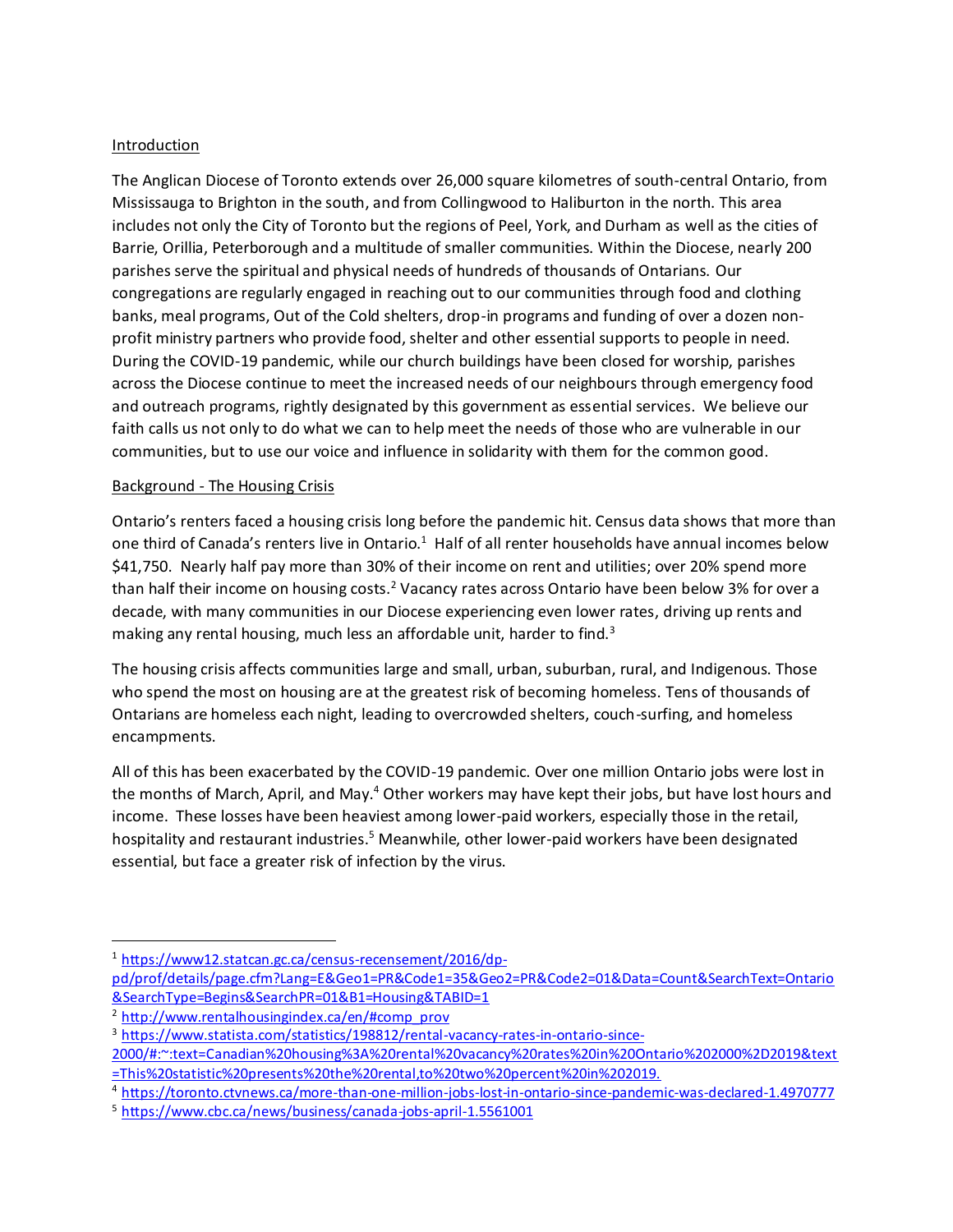We are grateful for the Ontario government's declaration of a moratorium on evictions during the pandemic. Together with the Canada Emergency Relief Benefit, this has cushioned the effect of the pandemic for many lower-income Ontarians.

However, the underlying housing and homelessness crisis has not gone away. Despite its name, Bill 184 does not do nearly enough to protect tenants' rights, but actually undermines them in several key respects. This was true even when it was drafted, before the pandemic hit. To push this Bill to second reading and Committee hearings while the pandemic is still ongoing, without further consultation of stakeholders, suggests that this government is more interested in streamlining evictions processes than in protecting Ontario tenants during this time of great uncertainty.

## Key concerns of Bill 184, Schedule 4 (Amendments to the Residential Tenancies Act, 2006)

We would like to highlight the following key concerns regarding Bill 184.

- 1. **Making it harder for tenants to bring up mitigating factors at an eviction hearing.** Section 16 changes section 82 of the Act so that a tenant facing eviction for non-payment of rent who wishes to raise pertinent issues, such as disrepair, harassment, etc., cannot simply raise these issues at the hearing. Rather, tenants now must give advance notice, in writing, within a limited time frame and in accordance with regulation, of their intention to raise such issues. This puts an additional procedural burden on tenants and makes the process less fair.
- 2. **Allowing landlords to use the Landlord & Tenant Board to pursue claims for rent arrears and other costs from former tenants.** Sections 18-21 of Bill 184 amend the Act to allow landlords to use the Landlord and Tenant Board to pursue claims against former tenants, rather than going through the Ontario Small Claims Court. This will add to the backlog of cases before the Board. Further, sections 28 and 29 amend the Act to provide that the landlord bringing the application has the responsibility of serving the former tenant with the application, rather than having the Board (or Small Claims Court) be responsible for making sure former tenants have notice of the application. This undermines the former tenants' right to due process.
- 3. **Putting the onus on tenants to object to illegal rent increases.** Section 24 of Bill 184 provides that an illegal rent increase becomes legal if a tenant pays the increased rent for a period of 12 months. This puts the onus on the tenant to make an application about an illegal rent increase within one year. It provides an incentive for landlords to avoid proper notice of rent increases, and allows them to take advantage of tenants who are unaware of their rights or otherwise vulnerable.
- 4. **Keeping tenants in the dark about utility costs**. Section 25 of the Bill removes landlords' obligation to provide prospective tenants with information about utility costs where there is a suite-meter system. This leaves prospective tenants without the information they need to determine whether they can afford the costs associated with a particular unit.
- 5. **Weakening tenants' protections in the resolution of disputes.** Section 30 amends section 194 of the Act to allow the settlement of disputes through mediation *or another dispute resolution process* (my emphasis). While alternative dispute resolution can be a positive thing, the amendment does not set out what such a dispute resolution process would look like, nor how the rights of vulnerable tenants would be protected under that process. These protections need to be put in place so that tenants and landlords can participate equitably in the process.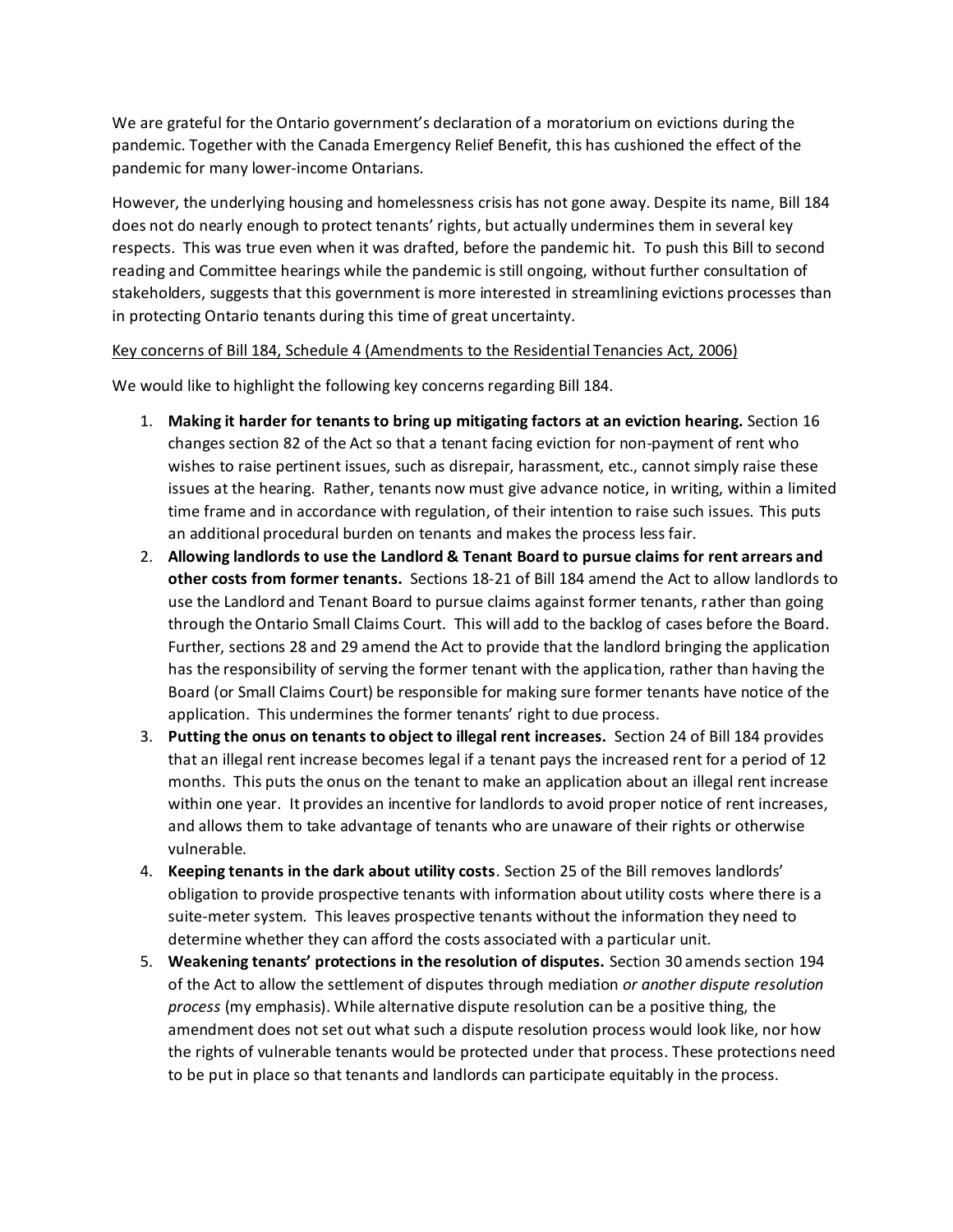6. **Streamlining the evictions process.** Section 31 allows for a "no-notice" or *ex parte* eviction under section 78 of the Act, if a tenant fails to meet conditions of an agreement reached under section 194. This means tenants can be evicted without a further hearing, if, for instance, they miss one payment under a repayment agreement. This is especially problematic when many tenants are still in a financially precarious position due to the pandemic.

These measures do not contribute to the protection of tenants, nor to creating a dispute resolution process that is easy or fair for tenants. Moreover, they will contribute to further backlogs at the Landlord and Tenant Board. **We urge this Committee to remove these provisions.**

To be fair, Bill 184 does contain some new protections for tenants around "no-fault" evictions:

- 1. Section 5 adds the obligation of a landlord to offer one month's rent as compensation to tenants whose tenancy is terminated due to the purchaser personally requiring the unit.
- 2. Sections 6 and 7 add the obligation of a landlord to offer one month's rent as compensation tenants of residential complexes with fewer than five units, whose tenancy is terminated for demolition or conversion, or substantial repair or renovation. Tenants in residential complexes of five or more units were already entitled to three months' rent in compensation.
- 3. Section 9 increases the amount of compensation the Board may order where a landlord terminated the tenancy in bad faith, up to 12 months' rent, and section 10 extends the amount of time a former tenant may apply for such an order, from 1 to 2 years.
- 4. Section 11 requires a landlord applying to terminate a tenancy on the ground of personal use, renovation or repair to indicate whether they have applied for similar orders in respect of that or a similar unit within the last two years.

While we are glad to see these tenant protections extended in the Bill, they do not go far enough. These provisions do not begin to address the enormous financial incentive of vacancy decontrol which leads landlords to terminate tenancies in bad faith. Nor do they adequately compensate tenants who are displaced as a result of such bad-faith evictions, who now have to find new housing elsewhere at a higher rent. Lack of vacancy controls have led to soaring rents and reduced the supply of affordable housing not only in metro Toronto but all across our Diocese.

For years we have been arguing, in our pre-budget submissions and other communications with this government, for the **re-institution of rent control on all units** and the **introduction of vacancy controls**, in order to prevent renovictions. We reiterate the call for these measure in the new legislation.

## A call for true tenant protection

Together with other housing advocates in Ontario, we believe that housing legislation should recognize housing as a human right and a key social determinant of health, and that legislation and policy should be directed toward progressively realizing that right. This not only reflects similar language enshrined in federal legislation but sets out a clear principle for the evaluation of legislation and social policy

Bill 184, as it currently stands, does not adequately protect the rights of tenants, whether their right to housing or their right to due process. In several ways, as we have pointed out, it actively undermines these rights, tipping the scales in favour of landlords who already benefit from the inequities of the rental housing market. This is exacerbated by the current pandemic, which has created still greater financial and health insecurity for so many low and medium-income households. In these